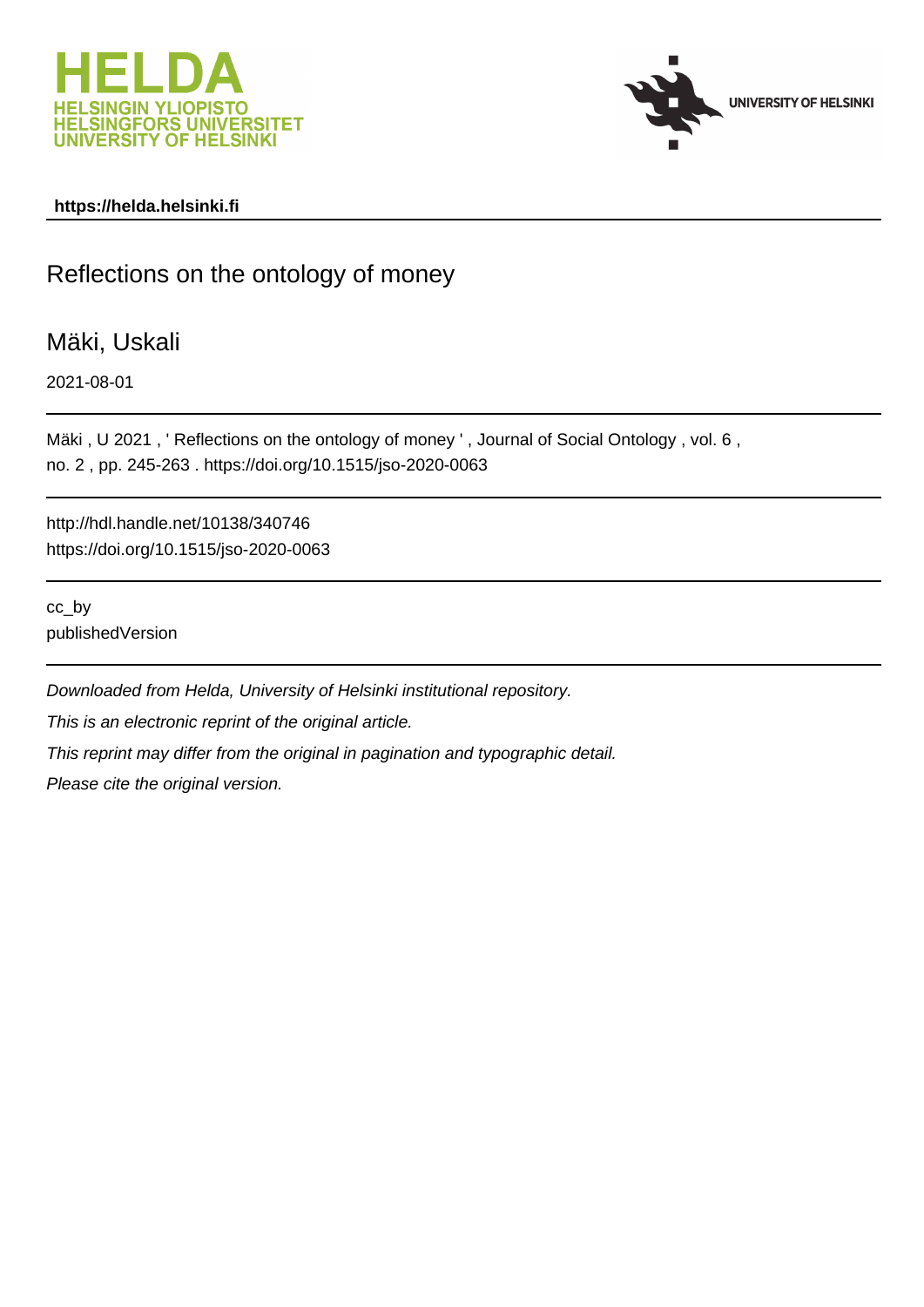## ്റ

### Article

# Uskali Mäki\* Reflections on the Ontology of Money

<https://doi.org/10.1515/jso-2020-0063> [Published online February 17, 2021](https://doi.org/10.1515/jso-2020-0063)

Abstract: The suggestions outlined here include the following. Money is a bundle of institutionally sustained causal powers. Money is an institutional universal instantiated in generic currencies and particular money tokens. John Searle's account of institutional facts is not helpful for understanding the nature of money as an institution (while it may help to illuminate aspects of the nature of currencies and money particulars). The money universal is not a social convention in David Lewis's sense (while currencies and money particulars are characterized by high degrees of conventionality). The existence of the money universal is dependent on a larger institutional structure and cannot be understood in terms of collective belief or acceptance or agreement separately focusing on money. These claims have important implications for realism about money.

Keywords: money, currency, causal powers, institution, institutional fact, convention, realism, existence, social ontology, Searle

This paper has a long past. It is a moderate update and modification of earlier (2004 and 2009) versions that have not been published but are occasionally cited in the literature (e.g. Guala 2010, 2016). The 2009 version is archived for possible reference (as Mäki 2009, "Reflections on the ontology of money"). The original 2004 version was presented at the Vancouver workshop on the History and Philosophy of Money, 13–14 November 2004; at EIPE, Rotterdam, September 2005; at the ISNIE Conference in Barcelona, 22–24 September 2005. The 2009 version has been presented at TINT, Helsinki, June 2009; and at the workshop on the Ontology of Money in Groningen, November 2019. Thanks go to the audiences of these events and in particular to two anonymous reviewers for this journal, and to Amin Ebrahimi-Afrouzi, Cristian Frasser, Francesco Guala, Frank Hindriks, Pekka Mäkelä, Giorgios Papadopoulos, Margaret Schabas, and Petri Ylikoski for very useful written comments.

<sup>\*</sup>Corresponding author: Uskali Mäki, University of Helsinki, Helsinki, Finland; and Nankai University, Tianjin, China, E-mail: [uskali.maki@helsinki.](mailto:uskali.maki@helsinki.fi)fi

 $\partial$  Open Access. © 2020 Uskali Mäki, published by De Gruyter.  $\Box$   $\Box$  This work is licensed under the Creative Commons Attribution 4.0 International License.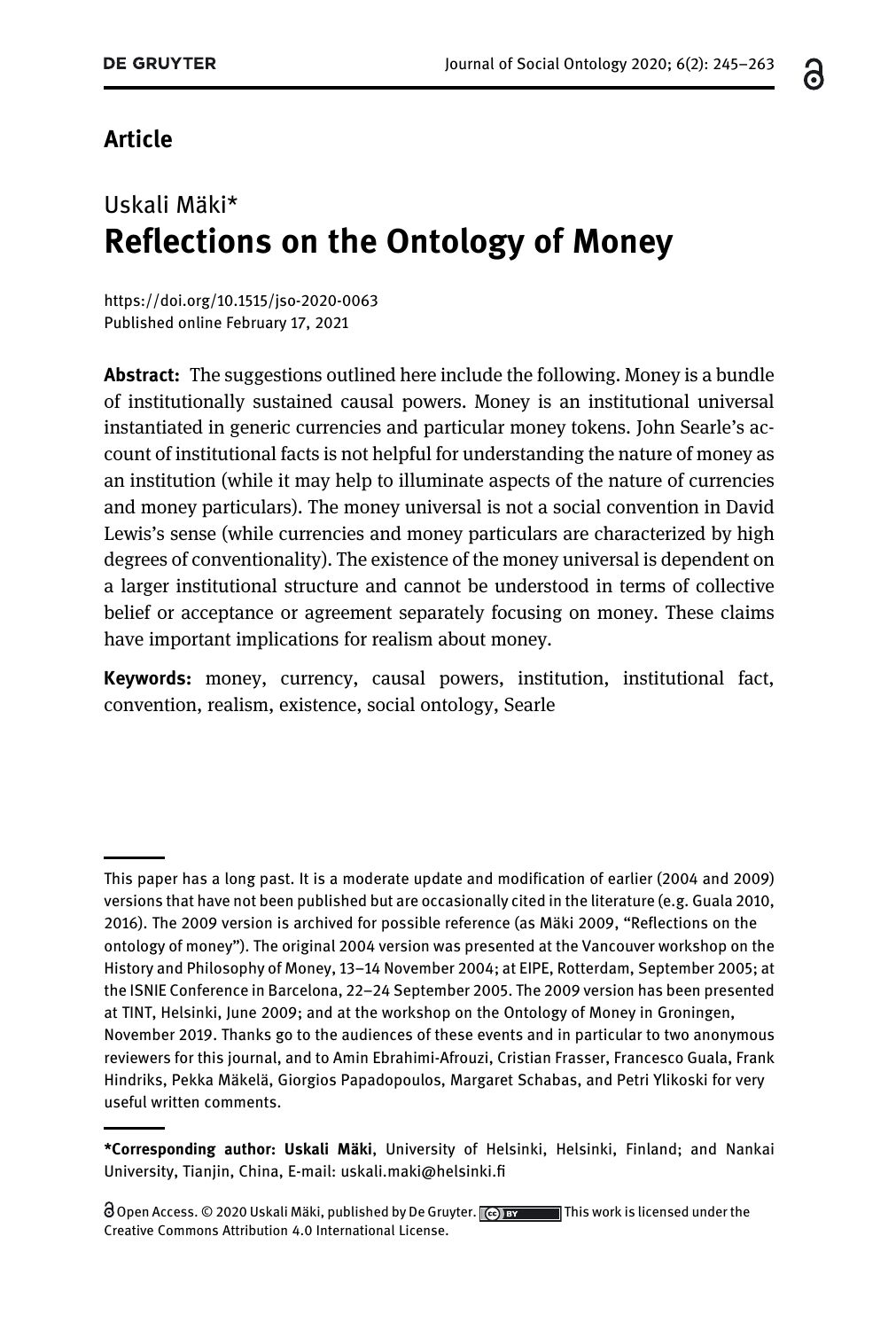## 1 Introduction

What is money? What does money consist of? Does money have an essence? What larger worldviews are revealed by different conceptions of money? How does money originate, and how does it persist? Is money an institution or a convention? What is the precise relationship between the material and the social in money? How do particular items of money relate to money as an institution? Why are certain things that are easily mistaken for money, not money? How does money exist? Is money real, and if so, in what sense? Does money exist just in virtue of people believing that it does, or is more involved? These are questions about the ontology of money.

Naturally, asking and answering these questions is a multi-disciplinary challenge. Contributions come, or should come, not just from economics, but from sociology and anthropology, history and archaeology, political science and psychology, and now also neuroscience. Such disciplines are built upon various ontological presuppositions, but their practitioners seldom make them explicit and systematically examine them (about economics, see Mäki 2001). In their accounts of money, however, economists have been forced to address ontological issues directly: money seems to be a sufficiently mysterious entity to trigger this mode of scrutiny. Yet systematic ontological forays into the deep secrets of money have not been encouraged by the disciplinary conventions of economics, and no unified consensus conceptions have emerged. The reflections to follow in the present essay seek to go further by inserting additional philosophical detail to the endeavour of disclosing money's secrets. These selective notes seek to provide some novel illumination on some of the questions above without, however, aspiring to offer anything close to a full systematic account of the ontology of money.

Another body of literature that has discussed money as a paradigmatic component of institutional reality is social ontology done by philosophers. The reflections of the present paper seek to contribute to this literature. By pointing out some gaps and shortcomings in the philosophers' discussion, I propose some directions in which social ontology should be further elaborated in its dealings with money. Given that money is part of institutional reality  $-$  and a very significant part for that matter – the observations to be made may also highlight some aspects in the ontology of the institutional world more generally (but such implications will not be pursued here).<sup>1</sup>

<sup>1</sup> Unfortunately, philosophical social ontology has done too little to promote interactions and collaborations with substantive disciplines such as economics, sociology, anthropology, political science, psychology, and others. This also applies to the reverse relationship: these other disciplines have not properly set out to learn from philosophical social ontology. In an ideal world, there would be interactive mutual learning.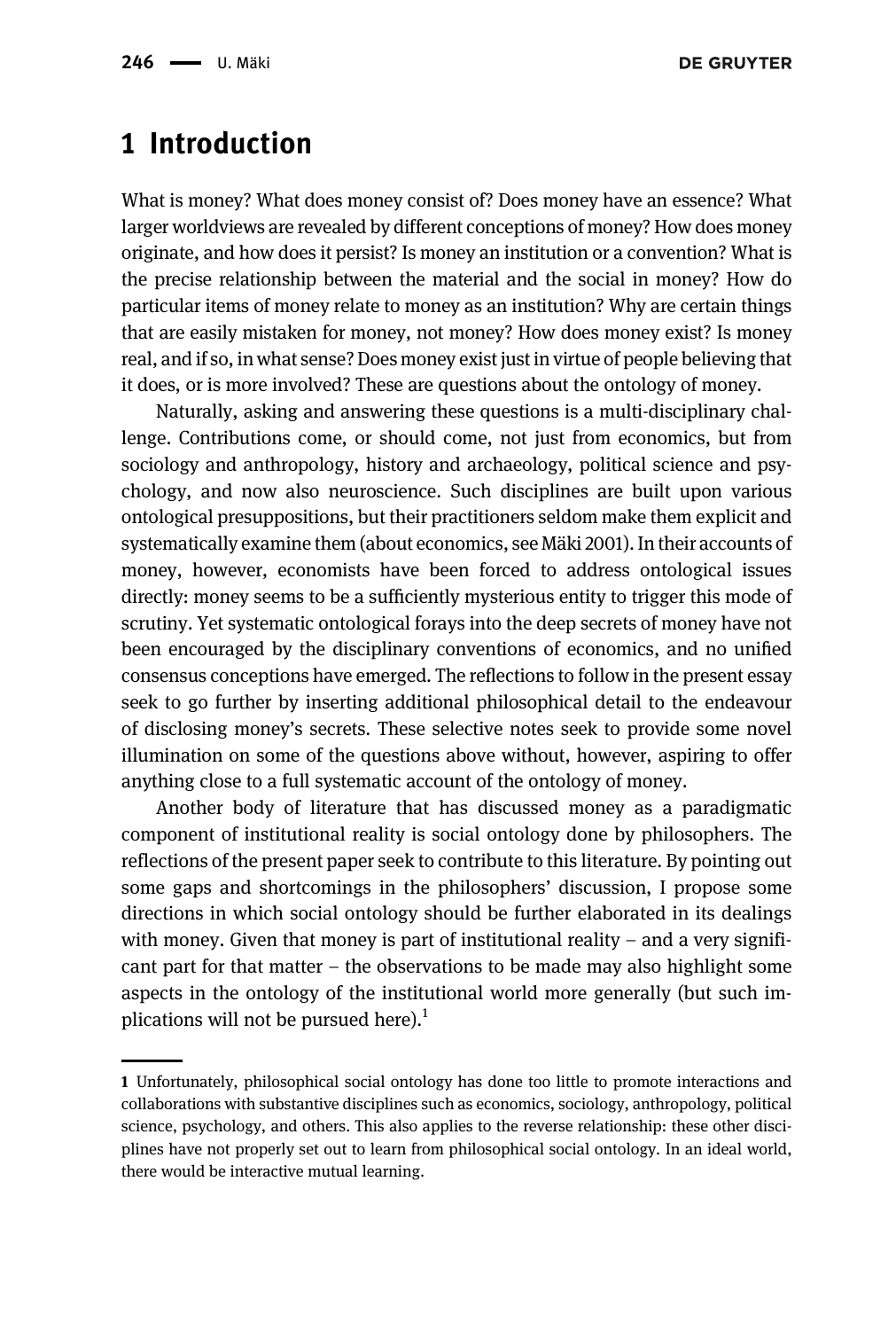The claims and suggestions to be made and defended in this essay include the following. Money is a bundle of causal powers sustained by an institutional structure. Money is an institutional universal instantiated in specific currencies and particular money tokens. Taken separately, John Searle's (1995, 2005) account of institutional facts is not very helpful for understanding the nature of money as an institution (while it may help to illuminate some aspects of the nature of currencies and money particulars). The money universal is not a social convention in David Lewis's (1969) sense (while currencies and money particulars are indeed characterized by high degrees of conventionality). The existence of the money universal is dependent on a larger institutional structure and cannot be understood in terms of collective belief or acceptance or agreement separately focusing on money.

## 2 Money as a Bundle of Causal Properties

What is X? One way of making the question more specific is to ask, What is the identity or nature or essence of X? Indeed, in examining the nature of money, economists have been inclined to adopt unashamedly essentialist ways of talking: they take questions of this form to be legitimate questions about money. Expressions such as "essence", "identity", and "nature" are regularly used in accounts of money. Essentialism of this sort seems to be a rather widely shared philosophy in action of monetary theorists. It may be that it is in this part of economics that economists subscribe to an apparently essentialist outlook more explicitly than elsewhere.

In line with a long intellectual tradition, economists make claims about the essence of money by listing its "essential" or "intrinsic" properties. These properties are the essential "functions" of money. They include the functions of money as a medium of exchange, as a means of payment, as a store of value, and as a standard of value or unit of account. To this we may add a few more observations.

First, these functions are identity-constituting properties in that they determine what it is to be money, thereby distinguishing money from other things such as consumer goods and physical objects. This list of properties makes money what it is: money. They constitute the real essence of money (this will be qualified in a moment).<sup>2</sup>

Second, natural necessity is involved here: money and its identity-constituting properties are related to one another by real-world necessity (necessity de re). Nothing can be money without having those properties, and nothing having those properties can fail to be money. This is natural necessity in the sense that is based

<sup>2</sup> Note that I here suggest to locate the essence of money somewhat differently from the analysis of Menger's (1892) account of money offered in Mäki (1990). Yet the basic idea developed in the present paper was introduced in that earlier paper.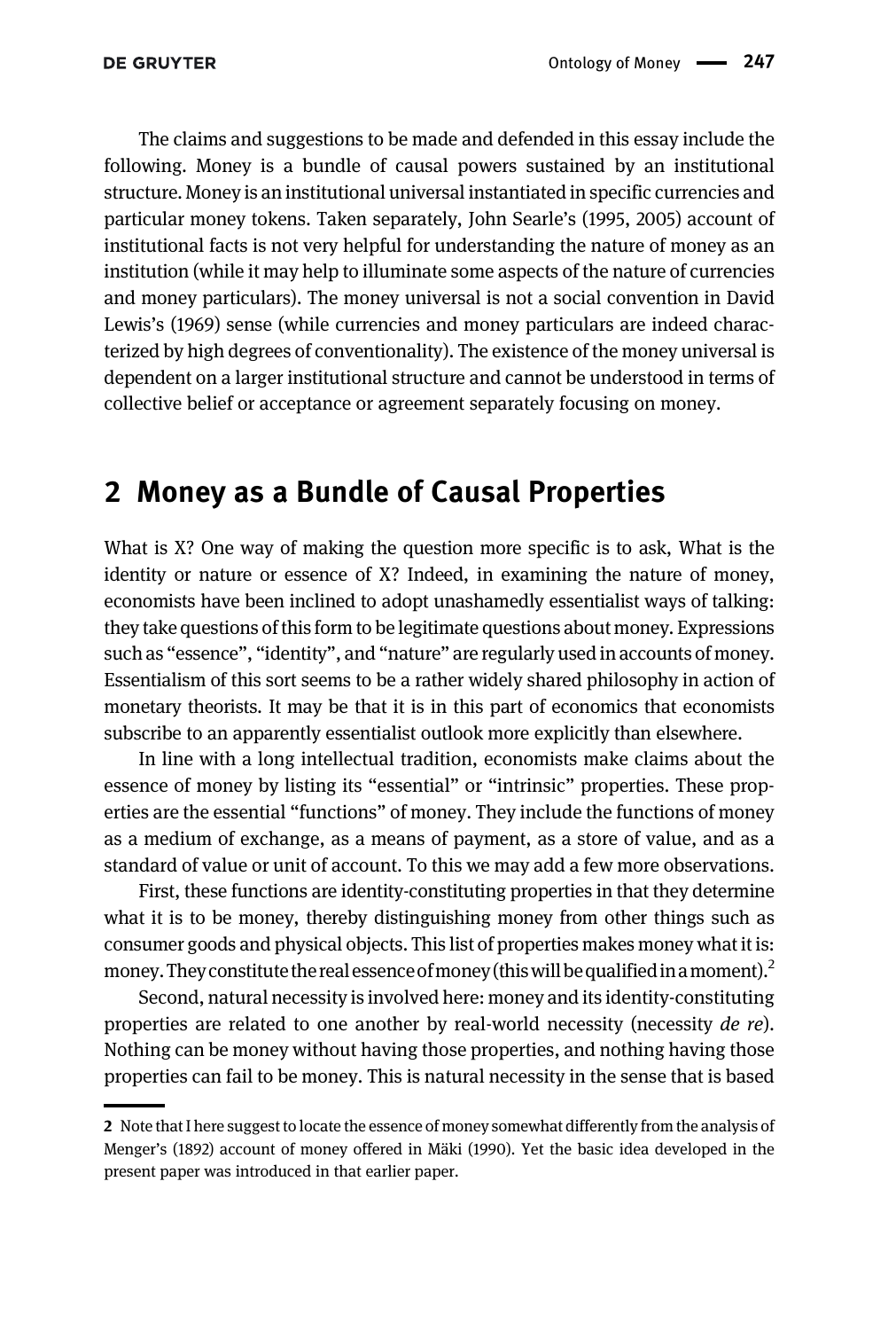on the nature of things, in this case the nature of money. De re necessity is a modality that characterizes the relationship between essential properties and a natural kind that obtains by virtue of the structure of the world (not by virtue of how we decide to use words, which would give us *de dicto* necessity).<sup>3</sup>

Third, the list of properties is to be invoked in defining the concept of money. Any such definition of the concept of money is therefore also a definition of money. This means that such a definition is a real definition: a claim about the nature of the thing defined, not just about a concept used to talk about it. Considered as a definition of the concept of money, the list of properties determines its intension (or intensional meaning). The intension of the term 'money' in turn determines its extension (or extensional meaning), namely the class of objects to which the term 'money' correctly applies, that is the class of all items that are money, that have the identity-constituting properties of money. Note that the "definitions of money" that economists employ when distinguishing between what they denote as M1, M2, etc. are definitions of the extensions or extensional meanings of the term "money".

Fourth, economists and other social scientists hold rival views of the nature of money. They have different conceptions about which of money's functions are indeed the essential or intrinsic functions, and how the functions relate to one another, such as some of them being primary and others being derivative. This means economists entertain different real definitions of money. The exchange function is often thought to be the essential property of money, determining its identity. "The essential function, the performance of which enables us to identify money, is very simple: it is that of acting as a medium of exchange." (Newlyn 1962, 1) Others believe that it is the functions of money as a standard of value and as a means of payment that are "intrinsic" to it, while the capacity of money to serve as a store of value is "no distinguishing property of money as such" (Hicks 1989, 42). Of the two distinguishing functions of money (as standard of value and means of payment), these economists take the standard of value to be primary: it is presupposed by the function of money as a medium of payment (ibid., 43). Even though the reflections to follow in the sections below cite these functions as illustrations, no stance will be taken as to how exactly they are supposed to be related to one another.<sup>4</sup>

Fifth, I submit that what economists call the essential functions of money are its causal properties. As suggested earlier (in Mäki 1990), they are a special species

<sup>3</sup> Note that if any given account of the origin of money (such as money being an outcome of an invisible-hand process, or of collective intentional action by a regulatory agency) is presented only as a possible scenario, then such an account does not qualify as a description of an essential property of money.

<sup>4</sup> Most of the literature in social ontology dealing with money as part of institutional reality restricts its attention narrowly to the function of money as a means of exchange.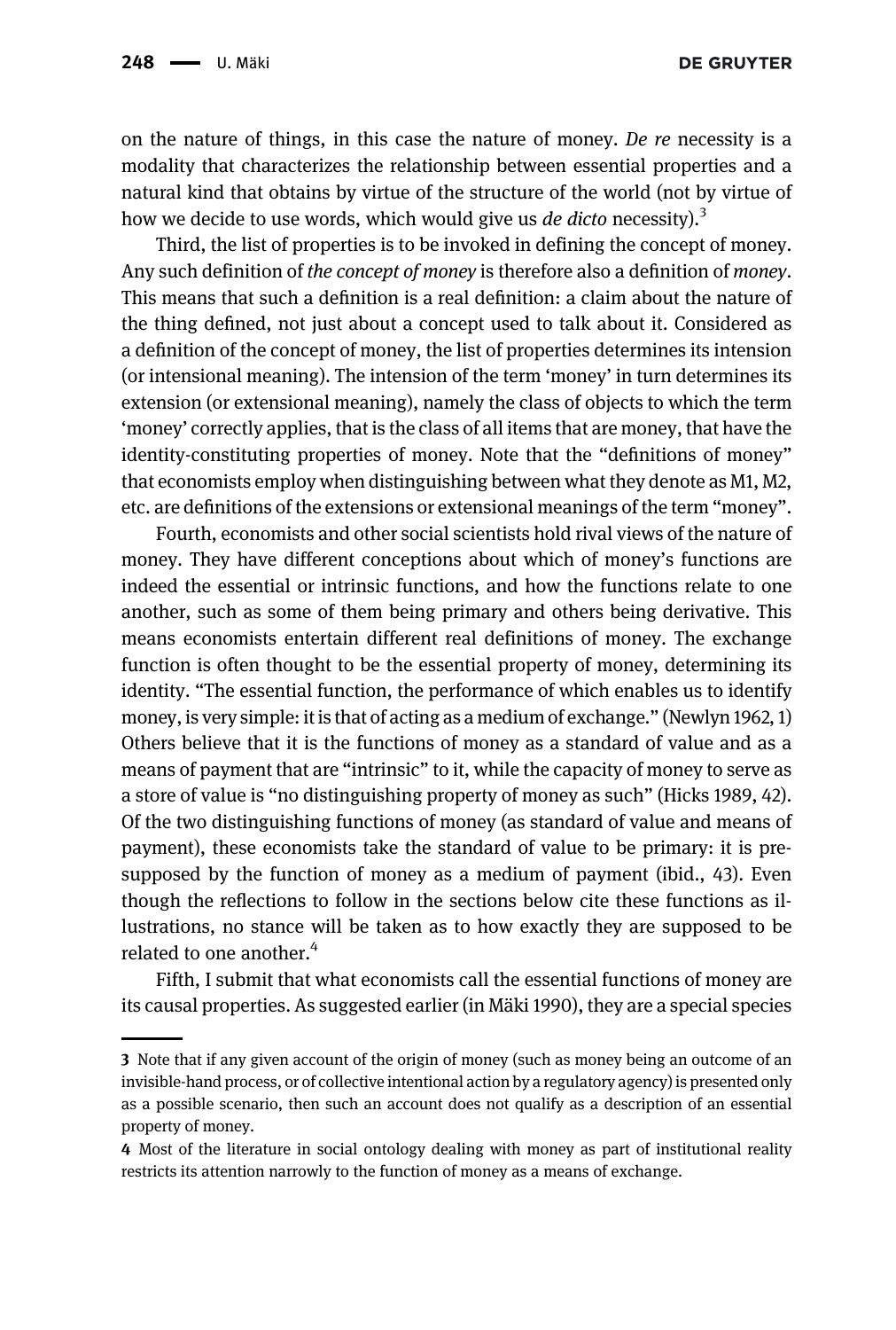of causal properties: they are causal powers. Such causal powers or capacities are dispositional properties. It is a characteristic of dispositions that they need not manifest themselves in actual behaviour  $-$  just as the explosive power of a landmine does not have to manifest itself in an actual explosion, and the brittleness of a window does not have to manifest in that window actually breaking. Money is a collection of such causal powers, and they only manifest themselves when put to use by people.<sup>5</sup> Sometimes this ontic feature of money – as a collection of causal powers – shows explicitly in the phrases used by economists and others, such as, in connection to the exchange function, "the purchasing power of money", money as "generalized purchasing power", and money possessing "the property of being able to command goods".<sup>6</sup>

This idea of money's identity-constituting properties being causal powers invites expansion. We may distinguish between two sets of conditions of those powers: conditions of existence and conditions of exercise. To clarify the nature of these two conditions and their difference, it is useful to employ a richer typology (Harré and Madden 1975). First, when talking about the "intrinsic characteristics" of money we have already implied the distinction between intrinsic and extrinsic conditions of money. The intrinsic conditions consist of those properties that constitute the nature or real essence of a thing. The extrinsic conditions are those circumstances that may change without the identity of the thing changing. Second, there is a different distinction between *internal* and *external* conditions where "internal" and "external" refer to spatial attributes, to the "inside" and "outside" of the spatial envelope of a thing. That this is a distinction different from the first (that of intrinsic vs. extrinsic conditions) should be clear: intrinsic conditions do not have to be internal to a thing, nor do extrinsic conditions have to be external to it.<sup>7</sup> The third distinction is between *enabling* conditions and *stimulus* conditions.

<sup>5</sup> One referee urges me to say more about whether these powers are to be ascribed to money or whether they rather are deontic powers of people in possession of money. This is a task for later work. What I say next in the text will be relevant for meeting the challenge.

<sup>6</sup> In his recent writing, John Searle (2017) has adopted the idea of money being linked to powers. His formulations vacillate a little though. "Money consists entirely in power, specifically deontic power to buy, pay and close debts." (1463) On the other hand, he says collective practice assigns deontic powers to "individual agents" rather than money itself (1466). Yet another catch phrase would benefit from elaboration: "all money is a status function" (1460; italics original). All this will deserve close scrutiny, but my comments on Searle in this paper are focused mainly on his earlier ("pre-power") suggestions about money.

<sup>7</sup> Cristian Frasser and Gabriel Guzmán (2020) argue that what they call "traditional essentialism" holds that intrinsic identity-constituting conditions must also be internal conditions. Regardless of who has held or is holding such a view, I do not think major theorists of the nature of money have held it. It is another story if folk conceptions of money were to be inclined towards such "internalist" positions.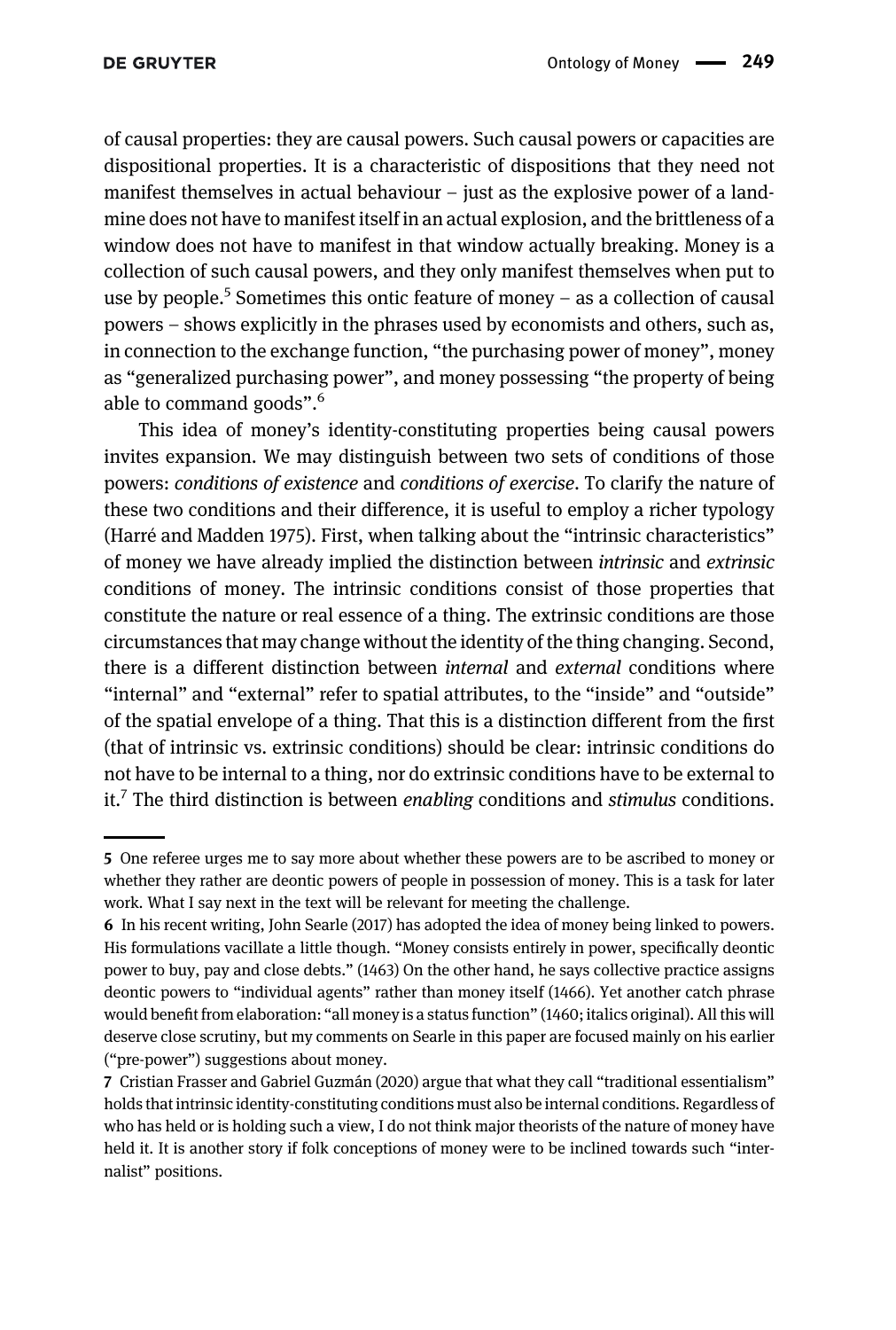The satisfaction of enabling conditions ensures that the thing is in the state of readiness to act so as to manifest the power. Fulfilling the stimulus conditions amounts to triggering the power so as to bring about the relevant action of the thing as a response.

Employing these concepts, we can now introduce and elaborate on the idea that the causal powers of money have conditions of existence and conditions of exercise. It is evident that the conditions of existence are for the most part external rather than internal. While external, they are money's intrinsic enabling conditions. These conditions have the character of an institutional structure, itself containing numerous other causal powers. It includes various regular and rulegoverned patterns of social interaction such as market exchange, contractual arrangements, debt and credit, tax payments, etc; regulatory institutions with powers and activities such as the state and the banking system with various rules and regulations and agreements; systems of property rights; systems of trust, authority, and collective acceptance. It is in virtue of this institutional structure that money exists as a collection of causal powers. $8$  As I put it, *money is an insti*tutionally sustained bundle of causal powers. This idea combines the functions of money with the institutional structures required for those powers to be there and to be ready for being exercised.

For money's causal powers to be exercised, money must be used. This is a matter of meeting their *conditions of exercise*. Again, they are mostly external conditions. Consider money's power as a means of payment. Among the enabling exercise conditions are that money is in someone's possession, that it is of a sufficiently liquid kind, and that it belongs to a currency that is acknowledged as valid means of payment in the location of its use. Among the stimulus conditions that need to be satisfied for money's payment powers to be triggered, the actor in possession of money must have a desire to buy or to keep a promise, must have the power to implement this desire, and this latter power must be triggered.

# 3 From Physics to Society, from a Particular Euro Coin in my Pocket to Moneyhood: Institutionality and Conventionality of Money

Money manifests itself in physical forms such as particular pieces of paper and metal. How does the institution of money arise from, and relate to, such physical

<sup>8</sup> For a brief account of the variety and evolution of the regulatory institutions that sustain money, see Aglietta 2002; for the roles of trust and authority, see Frankel 1977.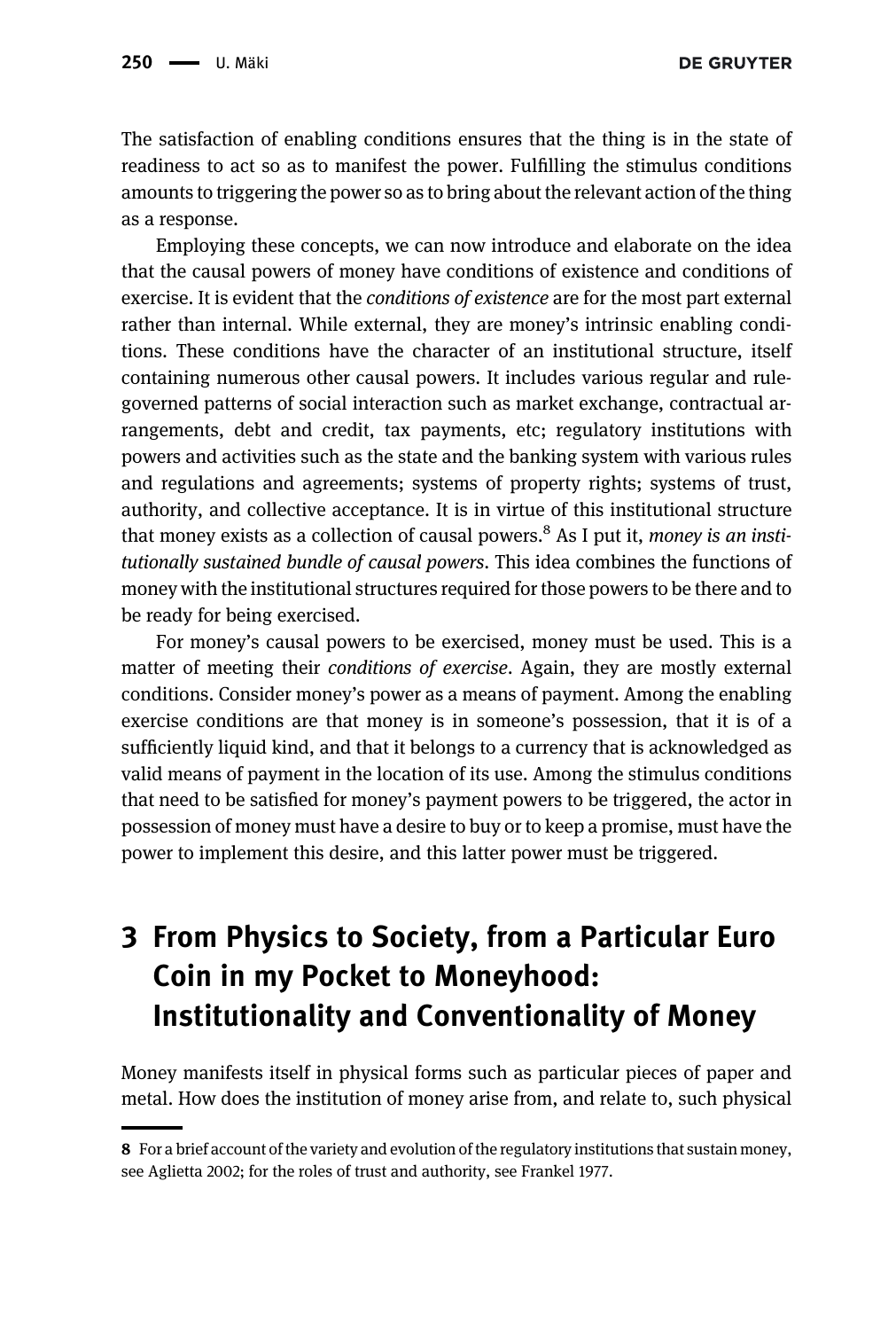objects? How does money as a social universal relate to particular items such as this euro coin in my pocket now? How exactly to think of institutionality and conventionality in relation to money?

### 3.1 Does Constitutive Rule Reveal the Constitution of Money?

An account of money should tell us what money is, what constitutes money. One might therefore expect that John Searle's idea of constitutive rule would be helpful here, especially given that he suggests that such rules play a central role in understanding institutions, and that he himself uses money as a paradigm example when discussing constitutive rules (Searle 1969, 1995). Constitutive rules have this form:

 $[CR]$  X counts as Y in C.

Searle's favourite example is this: a piece of paper counts as a dollar bill (or, more generally, money) in the United States. $9$  The question is whether this formula is helpful as an account of the nature of money. I argue it is not. It does not tell us what money is, namely a set of causal powers sustained by systems of certain kinds of practices and institutions. To see the limited services provided by the formula, we need to consider the relationship between institutional reality and noninstitutional (or pre-institutional) reality, and the distinction between money as a general type and particular items of money.

Money is often taken to be an institution, but it is seldom made clear what precisely is intended. What does it mean to say that money is an institution? On Searle's account, applications of constitutive rules of the form [CR] create what he calls institutional facts. It is an institutional fact that a particular piece of paper counts as a dollar bill. Likewise, that a piece of metal counts as a euro coin is an institutional fact. We may say that the rule points out a certain property, or bundle or properties, of the piece of metal: they are social properties that do not reduce to the physical or chemical properties of that piece of metal. But the fact that a particular piece of metal has these properties is not an institution: it is an

<sup>9</sup> Searle introduces the notion of constitutive rule in terms of a contrast. Regulative rules govern antecedently and rule-independently existing activities, often as imperatives. Their form is, "Do X" and "If Y, do X". By contrast, constitutive rules ("X counts as Y in context C") create or define new forms of behaviour or create the possibility of their existence. For critical examinations of the notion of constitutive rule and the notion of status rules as complements of constitutive rules, see Hindriks (2003, 2009).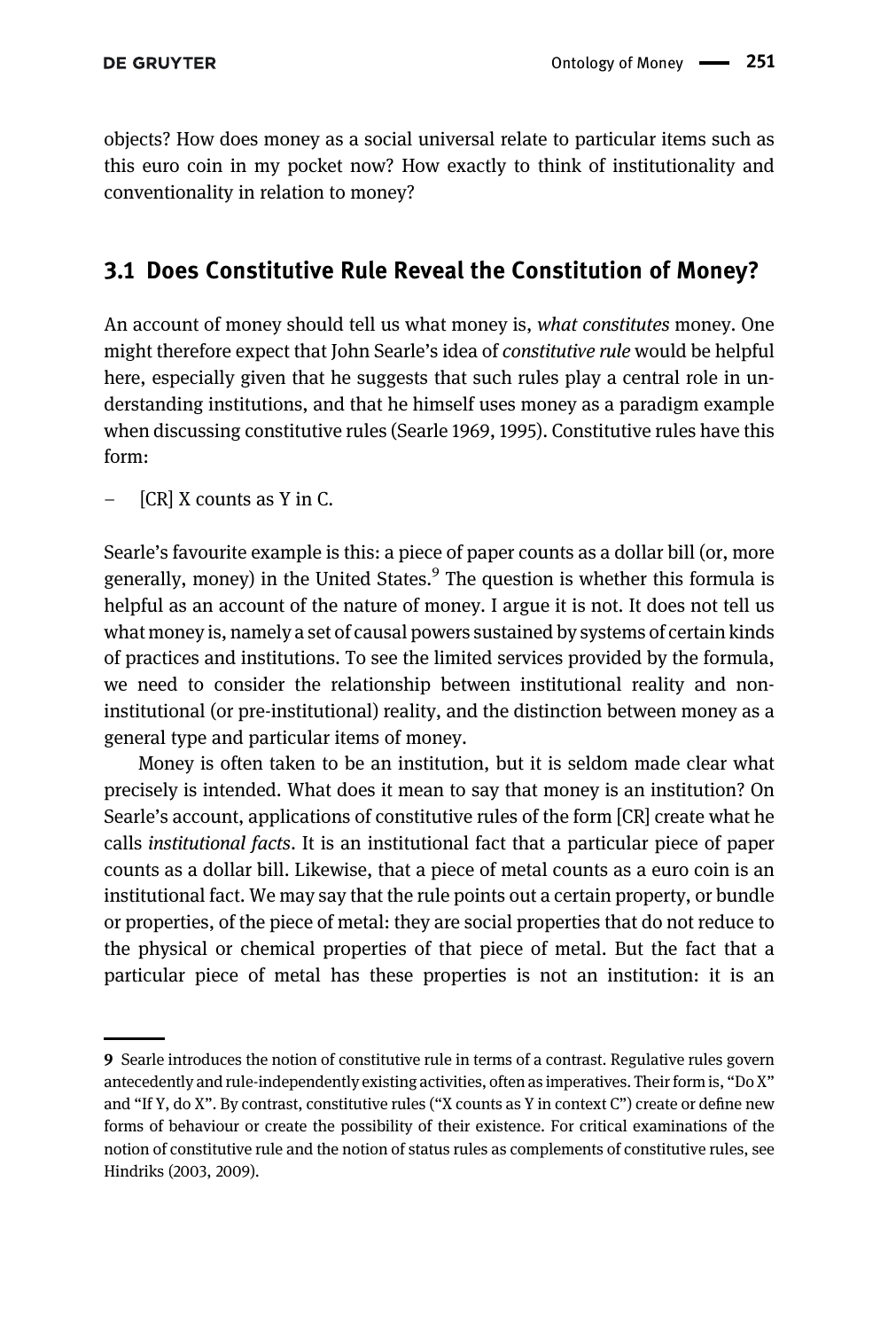institutional fact about that piece of metal. Institutional facts presuppose institutions but are not institutions themselves. This leaves it open what institutions are and what it is for money to be an institution. Searle says institutions are "systems of constitutive rules" and that this applies to money, too: "… institutions like money, property, syntax, and speech acts are systems of constitutive rules …" (Searle 1995, 140; see also 2010, 10). But that's about it, no further elaborations are provided. Searle has a lot to say about institutional facts, but very little about institutions.<sup>10</sup>

Let us see what we can make of this. A closer look will reveal that Searle's idea – that institutions are systems of constitutive rules – cannot be quite right. Employing ideas suggested in the previous section, we can say that Y is a bundle of causal properties: these are causal powers of money that economists call its "functions" and regard as its "intrinsic characteristics". Shouldn't we say it is this bundle of causal properties sustained by a structure of other institutions that constitutes the institution of money? Whatever else is required for this institution to emerge and persist does not define the institution itself. In particular, rules that govern the way in which the institution is instantiated in particular pieces of physical matter do not define the institution of money. Therefore, we should not say, as Searle does, that the institution of money is a system of such rules.

Consider again Searle's paradigm example: this piece of paper counts as a dollar bill. Obviously, the particular piece of paper has to have a number of properties in order to qualify: it must be of a certain size and shape and colour and chemical composition, with definite figures printed on it by authorised agencies, and so on. Importantly, none of these properties is essential for the piece of paper to count as money. Rather, they are contingent features of a particular currency such as euro, yen and krona. They are contingent features since they could as well be otherwise, as witnessed by the endless variety of bank notes that there have been across time and place in the history of humankind. By contrast, the causal properties that constitute money are non-contingent, they are necessarily possessed by anything that is money.

Let me propose somewhat more abstract terminology that may help to see the point more clearly. We can say that money is a social universal, while currencies are its generic instantiations, and that certain particular items of matter are instantiations of currencies and money. In philosophers' jargon, we could put this in

<sup>10</sup> Notably, one of Searle's many articles that summarize his overall account is entitled, "What is an institution?" but this article only deals with the creation of "institutional facts". He acknowledges this himself: "… the question which forms the title of this paper: 'What is an institution?' We have substituted for that question, the question: 'What is an institutional fact?'" (Searle 2005, 9).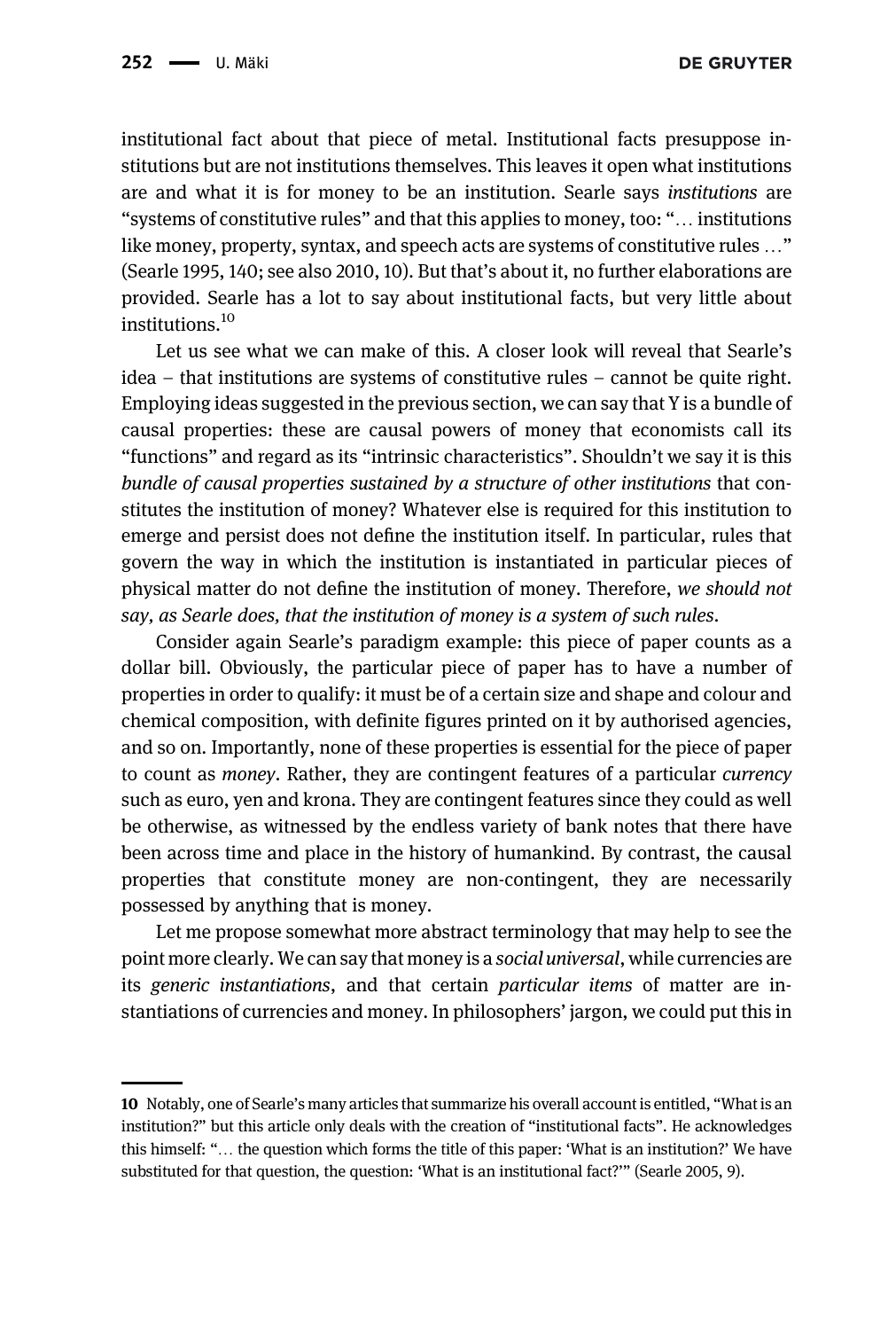terms of the distinction between (general) types and (particular) tokens, but given that 'token' is in use with other connotations in various accounts of money, I'll refrain from using it here. Using the language of universals and particulars, we may now characterize their relationships by saying that the money universal – moneyhood or moneyness – manifests itself in particular items of money and in generic currencies. We may also say that these relationships are characterized by multiple realizability: money has multiple realizations in specific currencies and particular items of money. The money universal is one, its realizations are many. The modal status of these relationships of manifestation and realization is obvious: they are contingent rather than necessary relations.<sup>11</sup>

It is now easier to see the limited services that Searle's [CR] might provide. It describes an aspect of the bridge between physical matter and social reality: particular items of matter count as money, that is, have institutionally recognized powers. At most, [CR] tells us what is money, but it does not tell us what money is: it says that certain items of matter are (particular instances of) money, but not what the identity or nature of money is. In even more revealing words, the constitutive rule [CR] does not inform us about the constitution of money. [CR] appears to suggest that certain particular items of matter constitute money, but this would be misleading. At most we might say that the complete set of such items constitutes the extension of a currency, but this is an entirely different thing to say. I have suggested that money – moneyhood – is constituted by a set of institutionally and practically sustained causal powers. [CR] does not help to express this idea, thus in this context should perhaps not be called a "constitutive rule" at all. Calling it the "counts as" rule would be all right.

#### 3.2 Is Money a Convention?

I have proposed distinguishing between levels of abstractness or generality – money as a social universal, generic currencies, and particular instantiations. This will help to clarify a few other issues as well. It is sometimes suggested that money is a social convention. This can now be questioned. Conventionality generally understood combines the properties of being customary and being arbitrary. The

<sup>11</sup> Frasser and Guzmán (2020) argue that money has no sharp boundaries – that what is and is not money is a matter of degree rather than kind. We can now see the limitations of this idea. First, their argument focuses merely on liquidity or the acceptability of a means of payment as the relevant dimension, in exclusion of the other functions of money. Second, it is notable that even though money particulars and generic currencies may come in degrees for their liquidity, this does not yet imply that the money universal has such a feature. The properties of the overall extension of money's manifestations do not directly derive from those of the nature of money.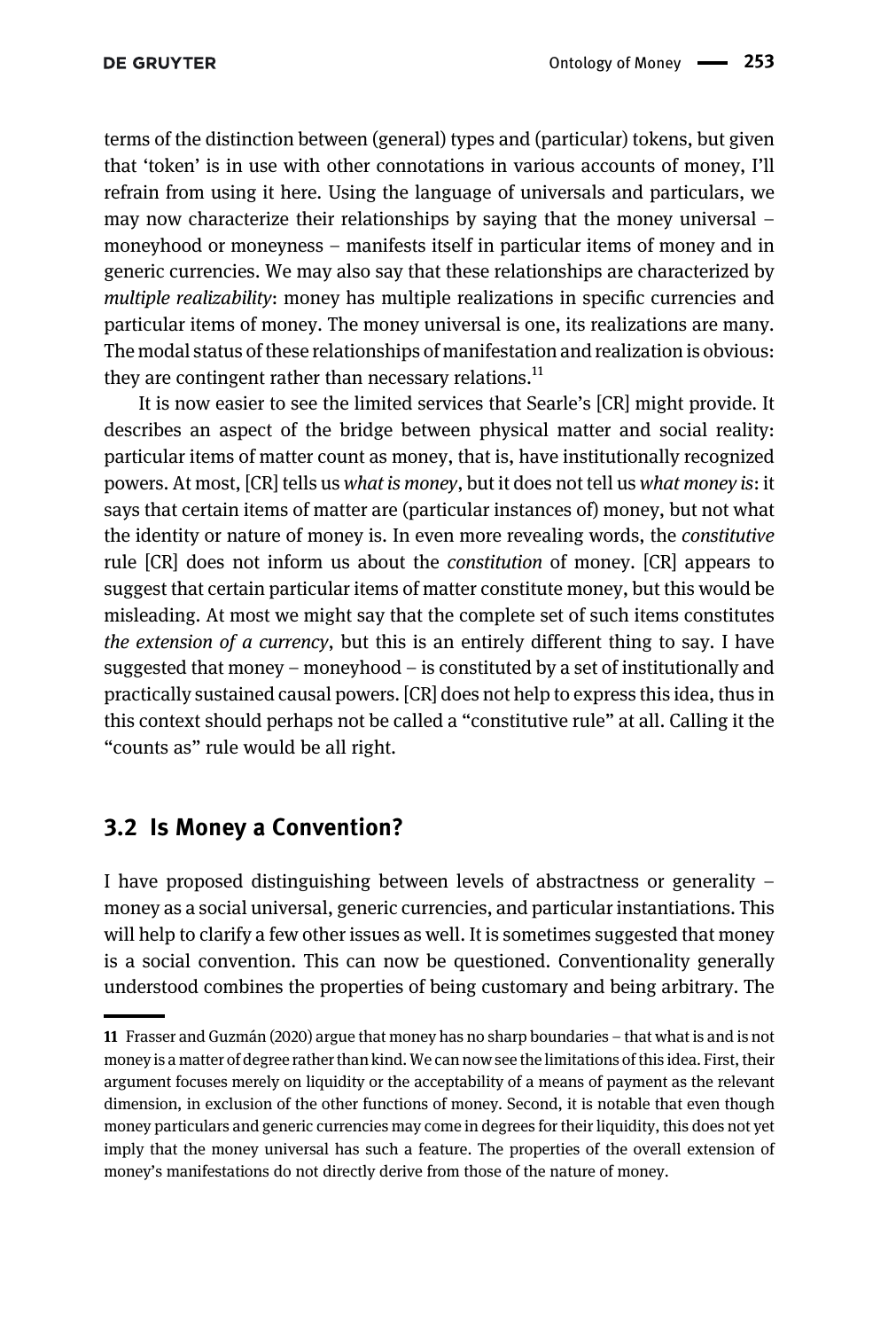concept of convention I have in mind focuses on the arbitrariness or contingency of a rule or practice or fact: things could as well be otherwise (but naturally being contingent and having a customary status may be conjoined). Let us then introduce the idea of degree of conventionality. The important observation to make is that currencies are characterized by a high degree of conventionality, while the money universal is not. The properties of the dollar bill are conventional, while the causal properties of money as a social universal are not. Any given currency is dependent on various local-natural and local-cultural conventions and constraints. This applies to the material aspects of money particulars, and the symbolism and numerics used. The Netherlands nowadays uses coins and bank notes for 1, 5, 10, 20, 50 euros, whereas a couple of decades ago it used to have them for 1, 2.5, 10, 25 guilders, with different symbolism and colours.

These are recognitional properties, that is, properties in terms of which we recognise tokens of a currency as instances of money. Using the terminology of essence, those recognitional properties belong to the nominal essence of money, but they do not constitute money's real essence (while they may be taken to constitute the real essence of a currency – supposing one wishes to entertain such an idea). The nominal essence of money is more conventional than its real essence: it may vary from country to country, from historical period to another, and this variation is dependent on local contingencies that do not contribute to the essence of moneyhood, the money universal. In contrast to many other cases – such as the metal gold – the relationship between the real essence and the nominal essence in the case of money is relatively less stable across time and place. The connection between the atomic constitution of gold (presumably being its real essence) and its colour, malleability and other observable features (its nominal essence) is more stable than, say, the connection between money and gold.

The degree of conventionality is relational. In relation to the money universal, currencies are highly conventional as just noted: it is up to a set of conventions what counts as a currency relative to money. Likewise, in relation to a given currency, any particular items of money are conventional. Like a currency, a particular item of money is highly conventional in relation to money.

We may conclude that money as a social universal is not a social convention. We may grant that certain traffic rules are contingent conventions in that they could as well be otherwise. Driving on the right hand side of the road is such a rule, and there is nothing necessary about it, at least not in the same sense as it is necessary for money to serve as a unit of account and as a means of payment. The traffic rule has been shaped by historical contingencies just as currencies and money particulars. They are rightly characterized as conventions. This means, among other things, that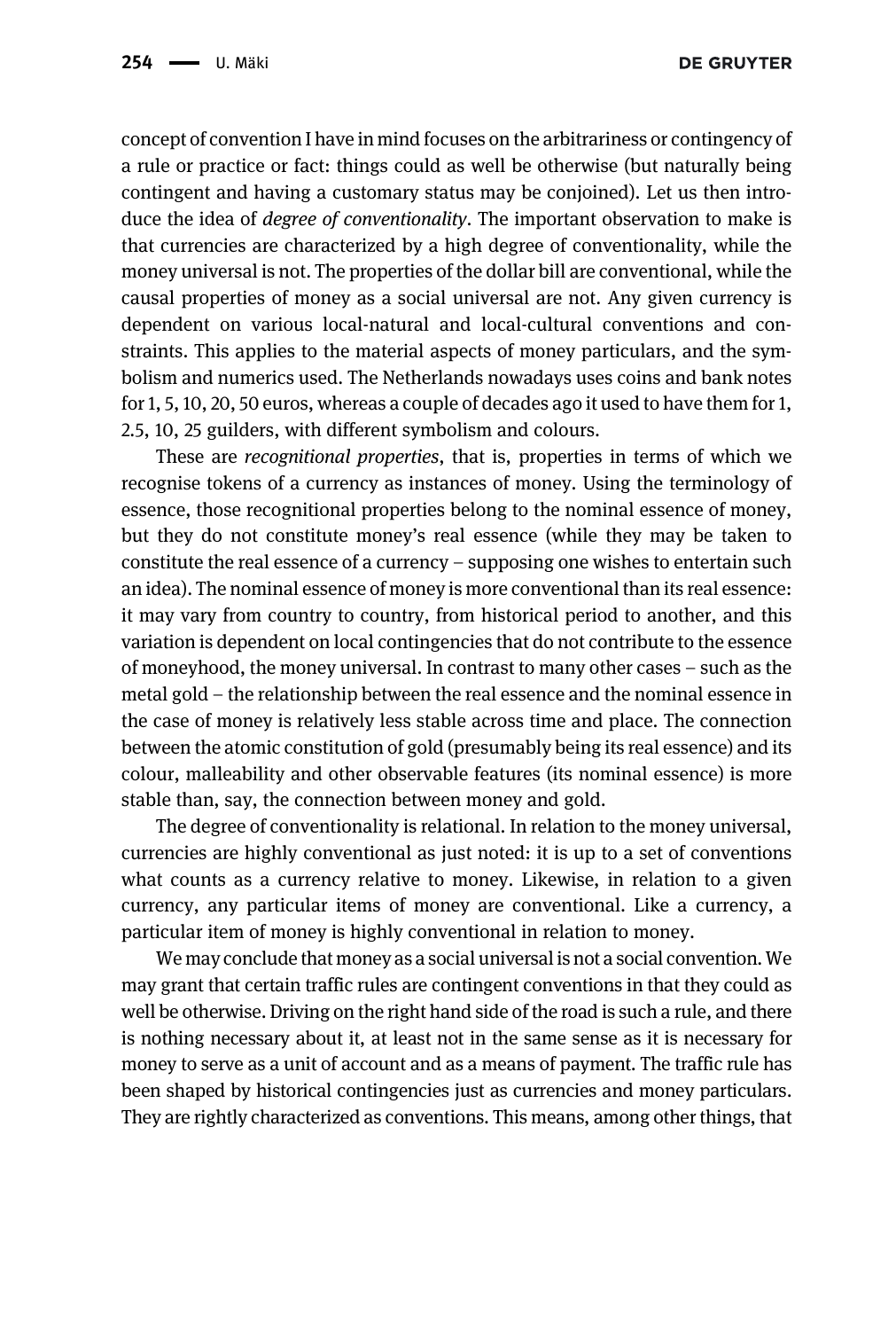David Lewis's account of convention does not apply to money, while it has a better chance with respect to currency (see Lewis 1969, 48–49).

## 4 Does Money Exist? How Does Money Exist?

Answering the question, *What is X*? Does not yet settle the questions of *whether X* exists nor of how X exists. Issues of existence are among the core issues of realism about money (while saying that money is a bundle of institutionally sustained causal powers does not yet imply realism about money). There are several perspectives from which questions of existence can be raised, and there are several possible answers to these questions. I begin with two brief suggestions and then move on to discussing major contemporary issues in social ontology.

#### 4.1 Exercise and Immanence

We may employ the universal/generic/particular division suggested above to make a couple of further observations. The first is about how the existence and exercise of money's causal powers are related. My suggestion is that in this respect the money universal is different from its instantiations. In the case of the money universal, existence and exercise are linked in that existence requires exercise: money's powers need to be exercised in order for them to exist. In this respect money's powers are similar to many human powers, such as physical strength and various cognitive skills at given levels: without exercise, they tend to deteriorate. They are dissimilar to the (active) power of landmines to explode and the (passive) power of glass windows to break. These latter powers may exist even if never exercised: even though no landmine ever explodes and no window ever breaks. The same applies to particular items of money: a particular item may never be used for any purpose, thus its powers remain unexercised without being deteriorated. But the money universal is different: if the powers constituting it are never exercised, they cannot possibly exist. In this sense the existence of money's powers are dependent on their exercise.

The second and related observation has to do with rival accounts of universals. Transcendental (Platonic) accounts claim that universals reside in a separate realm independent of their instantiations in particular things, while immanent (Aristotelean) accounts claim that universals only exist as instantiated in particular things (see Armstrong 1978; Mäki 1990, 1997). What I have suggested above implies an immanent view about the money universal: moneyhood only exists as instantiated in particular currencies and money items rather than independently of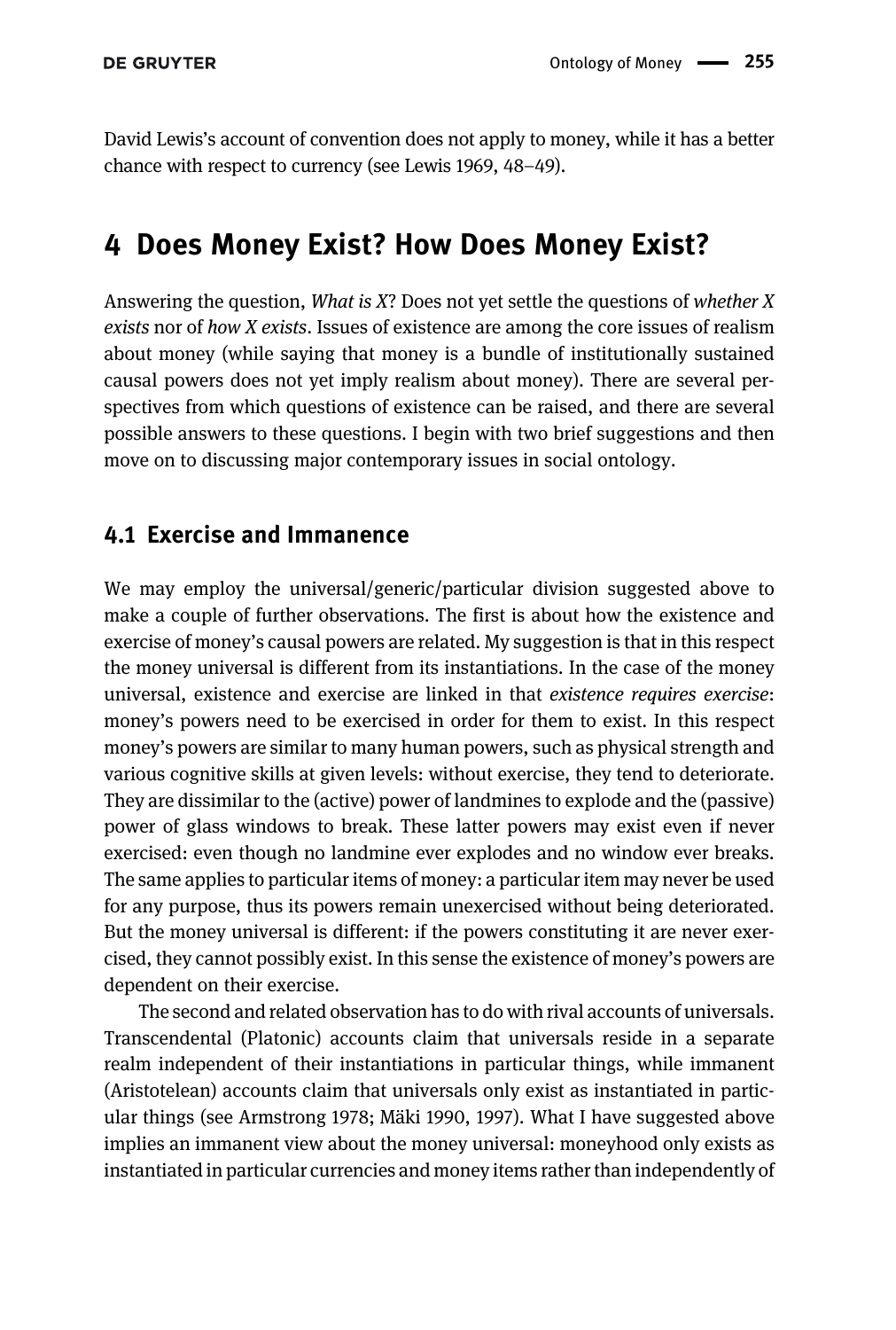them. Viewing this thought from the point of view of philosophy's own debates, here we have an argument for a "naturalized" position in the theory of universals: the dispute between the transcendental and immanent views about the money universal is being resolved by relying on specific factual information about money as part of social reality. This is much in line with how I see the role of factual (preferably scientifically acquired) information in relation to many philosophical issues.

#### 4.2 In Virtue of Collective Acceptance

In their accounts of social ontology, philosophers often use the case of money to illustrate some general ideas about institutional reality. One such general idea is that social facts exist in virtue of being generally believed to exist. A somewhat weaker formulation is to say social facts exist in virtue of collective acceptance. This gives us an answer to the question, How does money exist? The answer is: in virtue of general acceptance or belief. This gives us the rudiments of "idealist" accounts of social reality. Note that this view does not go quite as far as the extreme individualist version put forth by one social thinker: "Money is money, a word is a word, a cosmetic is a cosmetic, if and because somebody thinks they are." (Hayek 1948,  $60^{12}$ 

There are many things that should be said about this view, but I will only take up two issues, one briefly, the second more extensively. First, to say that money exists just in virtue of collective acceptance is to suggest that money is highly conventional. It is conventional in the sense of being arbitrary or contingent. It is contingent upon such collective belief or agreement or acceptance: the relevant population of people could as well have agreed otherwise, had they had different perceptions and convictions; and whenever they were to change their minds, money would cease to exist. From the point of view of the ontology of existence, there would be no major difference between money, currency, and particular instantiations thereof.

The second issue has to do with existence of money more directly. Does money exist? Does it exist in any sense that would satisfy the realist? To address this

<sup>12</sup> Hayek is considered a member in the Austrian lineage in the history of economics, launched by Carl Menger in the late 19th century. It is notable that Menger's famous account of money as an unintended consequence of individuals' actions is not ultra-subjectivist and ultra-individualist in the way that Hayek's phrasing seems to imply. Menger's account also conflicts with that of Searle who makes money dependent on the assignment of status functions by collective intentionality (on this conflict, see Tieffenbach 2010).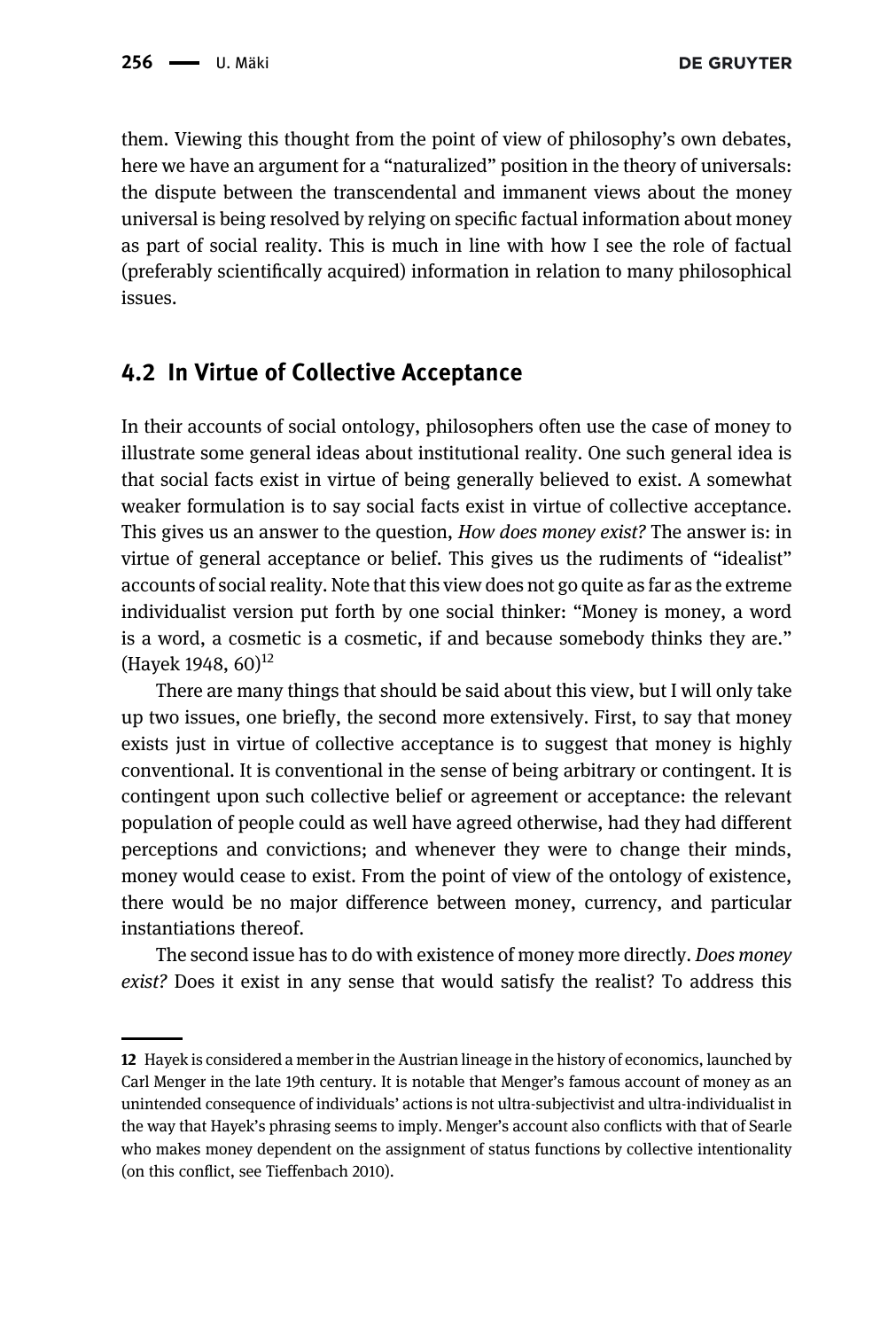question, I will next discuss David-Hillel Ruben's argument about realism and money (Ruben 1989).<sup>13</sup> The key question in the argument is whether we can be collectively mistaken about money. One important implication of realism is that even our most perfect theories and beliefs may be in error about reality since reality exists independently of them, whereas the relevant version of antirealism implies that beliefs or theories meeting our most stringent methodological standards cannot be in error – such beliefs are true of some facts simply because they somehow create those facts (see Mäki 2002). If there is no possibility of being in error in the case of money, then money does not exist independently of beliefs about it, and we are advised to take an antirealist stance about it.

Optimism about realism about money can be fostered by considering situations like this: A person passes over a physical item, believing it to be a valid bank note, with an intention to purchase a piece of cheese, but fails to achieve her goal since the note is found to be counterfeit by the cashier. The person turned out to be in error concerning the causal powers of the item. Such physical items really do or do not have such institutionally supported powers regardless of whether an individual believes so. The general epistemological observation is this: "Even if we cannot be wrong about what function something was supposed to have, we can certainly be wrong about what function something actually can have." (Ruben 1989, 71) This could be taken to suggest the ontological claim that we are entitled to be realists about money as real because of the possibility of error: "the social sciences rely on a system of classification which is open for correction" – thus fallible (ibid.). But things are not quite as simple as this. Two distinctions are required:

- [A] Classificatory beliefs on the part of one person or a few persons versus Classificatory beliefs on the part of everyone in a society
- [B] Singular classificatory belief ["Some specific item i is of social kind  $s$ "] **versus** General classificatory belief ["There are things of social kind s"]

Singular classificatory beliefs – for example beliefs about particular money tokens – pose no threat to realism: those tokens exist since we may be in error about them. Indeed, everybody might be wrong about them. If one person can be mistaken in believing that a given item is a valid bank note, then everybody in the society can have that false belief. "Whether or not something is a dollar bill depends on its not

<sup>13</sup> I am tempted to make an autobiographical note here. When working on the original 2004 version of the present paper, I was familiar with Ruben's previous excellent contributions to social ontology, but it was unlikely that I would discover his essay on realism and money in an edited volume on postmodernism and truth. I had been sufficiently intrigued by the latter theme to have purchased the book and so was able to make the discovery as a lucky side effect.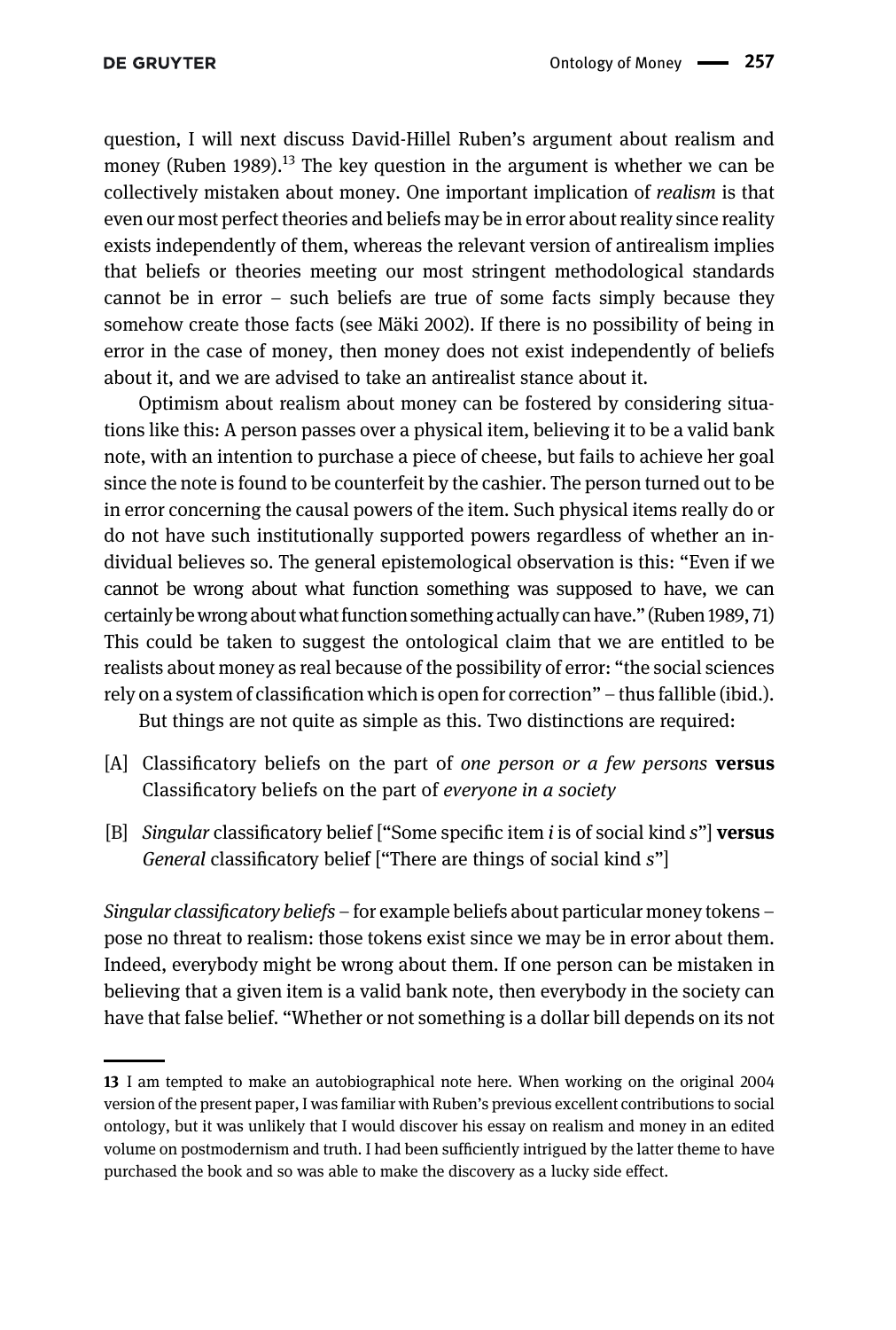being counterfeit, on where it was made and under what circumstances, and this is something that we may all get wrong. The dollar bill can be counterfeit, even though forever undetected as such." (Ibid., 72)

General classificatory beliefs are more problematic. Ruben argues that if a general classificatory belief is held by one person or a few persons, it can indeed be wrong. But if a general classificatory belief is held by everyone in a society, it cannot be wrong. The generally held general belief cannot be mistaken since that belief creates the fact it is about, rather than being about any independent fact. "Here the intuition is that we reach a point at which generalized thinking really does make things so, that there is no distinction at this point to be drawn between a general illusion about the social world and the reality of such a world." (Ibid.) This feature of general classificatory beliefs held by everyone in society implies anti-realism about the things those beliefs are about: such things don't exist independently of beliefs about them but rather result from such beliefs.

Here is the example of money: "Suppose, in society s, everyone believes that there is money, some medium of exchange. What might these people be wrong about? They can be wrong concerning some particular item that it is a bona fide example of money. But what would it be like for them all to entertain a false general belief that there is money? They act just as if there is. They transfer title by handing over physical tokens of some sort. They regard those tokens in this way, just as if they were money. What more would have to be the case for there to be money? The plausible answer is: nothing more." (Ibid., 72–73) Thus, generally held belief in the money universal ensures that money exists: it brings money into existence.

I am somewhat puzzled by the phrasing of this argument. It seems that the argument is not merely about general beliefs but also and importantly about singular beliefs. It talks about people "handing over physical tokens of some sort" and it says that people "regard those tokens in this way, just as if they were money". Maybe the idea is that holding such singular beliefs amounts to holding the general belief that there is money? But this is not clear at all. What is the difference between everybody being "wrong concerning some particular item that it is a bona fide example of money" (supposed to be possible) and everybody being wrong in regarding "those tokens in this way, just as if they were money" (supposed to be impossible)? Ruben starts talking about people acting "just as if there is money" in general, but then he goes on talking about people using certain "physical tokens" "just as if they were money", that is, as if they were instantiations of money. I have a difficulty seeing clearly what exactly the general classificatory belief here is. Of importance has to be a distinction between something like "this particular token" and "just any token": the latter would somehow constitute general beliefs.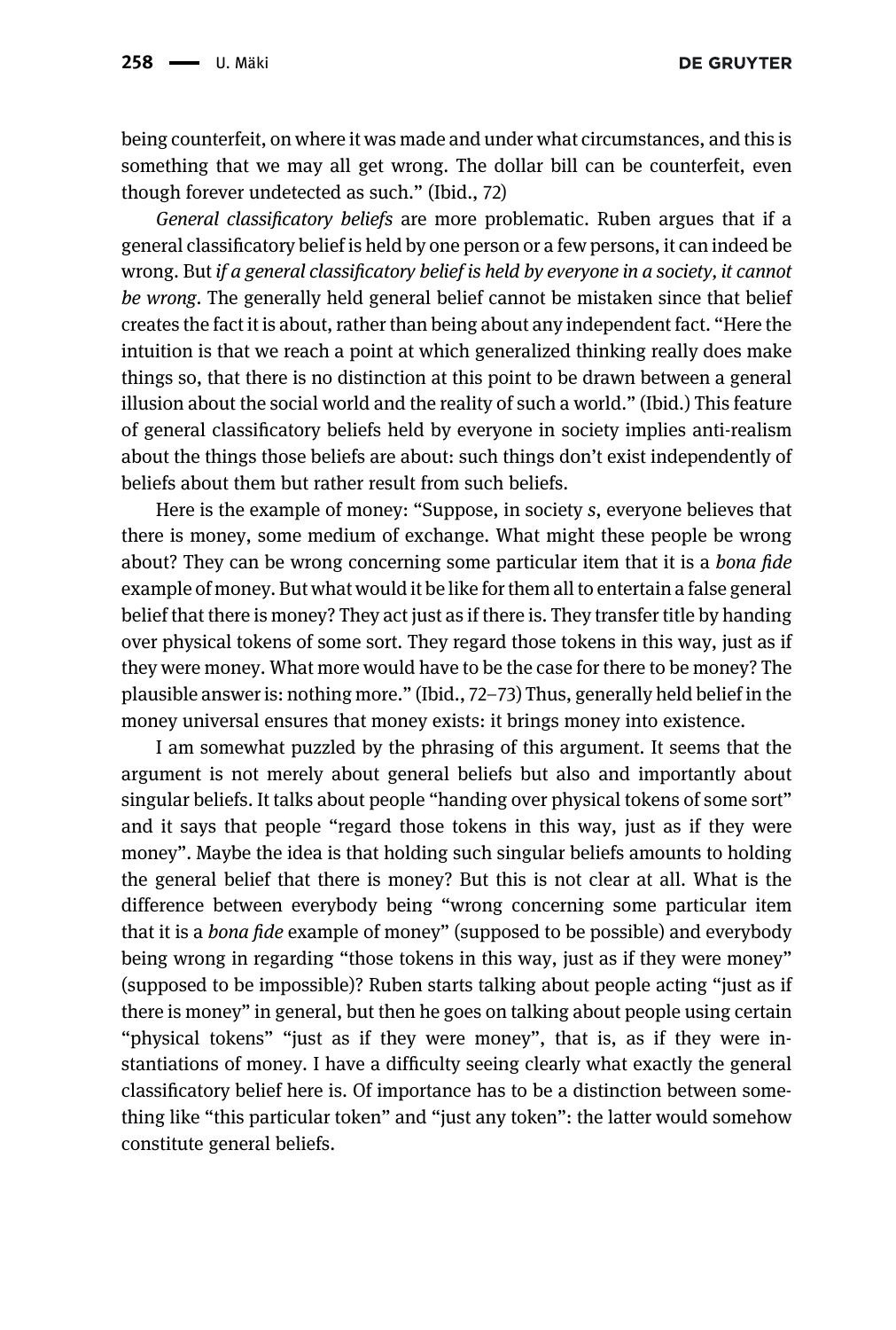Be as it may, Ruben's claim is that if everybody believes there is money, then there is money: it is not possible for everybody to be mistaken at the same time, thus money exists just if everyone believes so. But this means money is very straightforwardly dependent on human belief for its existence, indeed to the extent of removing the possibility of error, and this serves as an invitation to antirealism. I have two arguments that speak against, or at least aspire to qualify, such an account of social reality.

#### 4.3 Beliefs of Social Actors and of Social Scientists

Even if money were completely dependent on people's beliefs for its existence, there is a way in which it could exist objectively. This is a sense of existence that is relevant to scientific realism about economics and other social sciences. Scientific realism is usually defined in terms of something existing mind-independently, but this is not a very good idea when considering realism about the social sciences: social objects don't so exist. Social objects are mind-dependent, thus a realism capable of accommodating the social sciences must take this into account. The solution is simple: the social world is dependent on the minds and beliefs of social actors, but it may be independent of the social sciences, including their theories and inquiries. Indeed, this suggestion can be made more strongly: the relevant notion of existence for scientific realism is not mind-independent existence, but science-independent existence (Mäki 2005). This creates room for scientific realism about money. This suggestion contrasts with Ruben's argument that fails to make a distinction between beliefs and theories held by social agents on the one hand and those held by social scientists on the other. His argument is mainly in terms of the former, even though the title of his essay ("Realism in the social sciences") refers to the social sciences.

An obvious objection to this solution would refer to the various ways in which the social sciences may contribute to the shaping of social reality – such as by way of policy advice, institutional design, and the so-called self-fulfilling and selfdestructive prophecies.<sup>14</sup> Indeed, we may grant that some currencies (such as the euro) might not be science-independent since economists have contributed to their design. However, admitting this does not imply that money as a social universal is

<sup>14</sup> It has become fashionable to refer to these connections by the term 'performativity' but this is an unfortunate misunderstanding. This practice conflates causal and constitutive connections, and by broadening the extension of 'performativity' far beyond its Austinian connotations, it wastes a fairly well understood concept, replacing it with an obscure one. For detailed arguments, see Mäki 2013.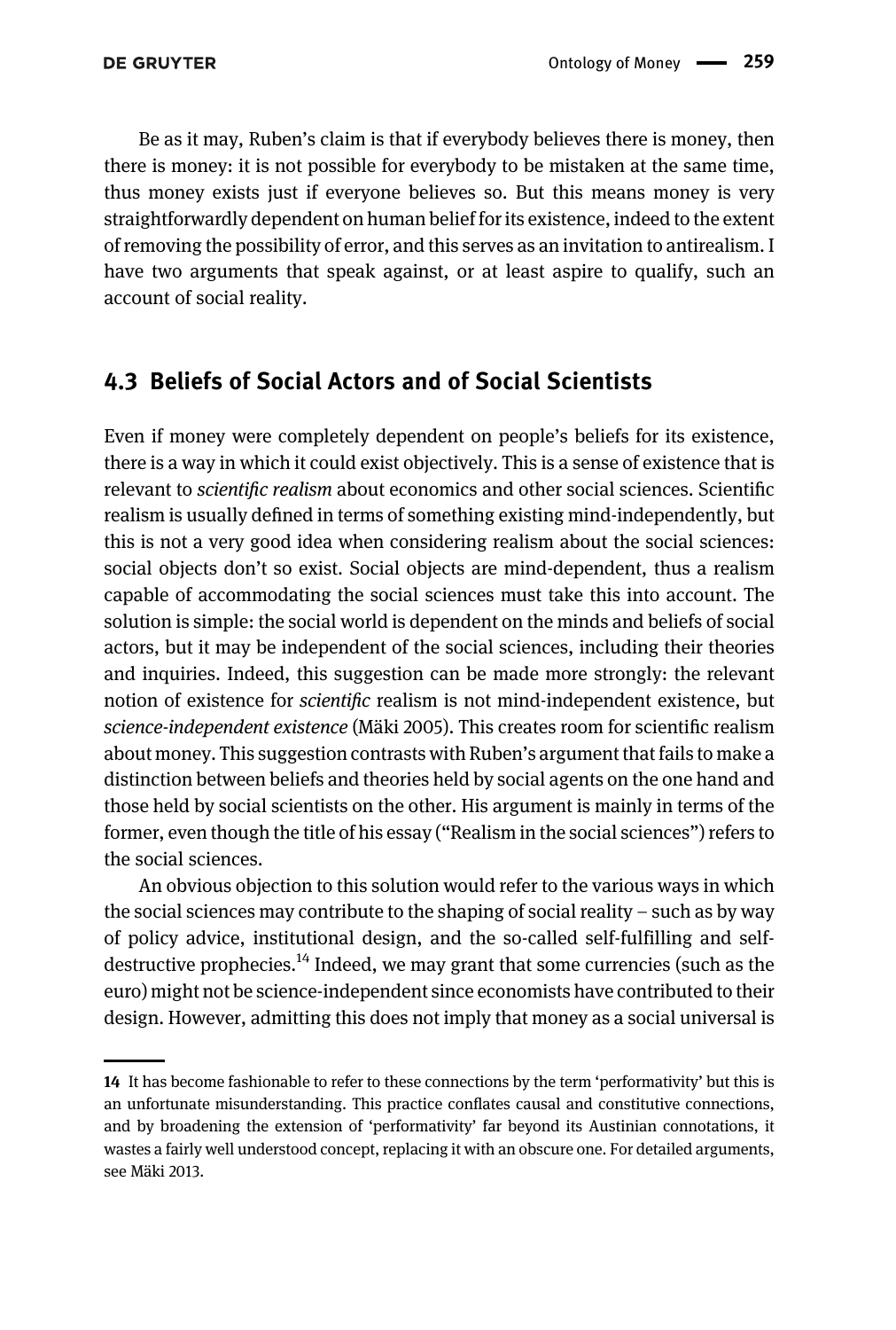not science-independent, thus scientific realism about money is not thereby threatened.

To fortify the case, we can make a further distinction between causal dependence and constitutive dependence. We may grant an extent of causal dependence between the social sciences and social reality: the contents of social scientific theories may shape the beliefs of social actors prompting them to take action that has consequences for social reality. At the same time, we may deny constitutive dependence: the theories and beliefs held by the social scientists do not constitute, create or give rise to the social world just by being held or uttered. Little more is required by a scientific realism about economics and other social sciences. (For more detailed discussions of these concepts and arguments, see Mäki 2002, 2005, 2008, 2012, 2013)

The argument can be formulated as the claim that even if the money universal were fully dependent on the collective beliefs by social agents, this would not imply a denial of scientific realism: money is not constitutively dependent on economic and other social scientific theories and inquiries. In short, regardless of whether or not some generic notion of realism applies to money, *scientific* realism has no trouble with it: money is in an appropriate sense science-independent.

### 4.4 In Virtue of the Pressures of a Complex Evolving System of Economic Institutions

Purely idealist accounts of social reality make that reality entirely dependent on people's attitudes and acceptances. An institution or institutional fact exists just if people believe or collectively agree that it does. This means that if the relevant population of individuals were to stop believing that an institution exists, in consequence the institution would cease to exist. Thus, on the idealist conception, money exists because people believe or collectively agree that it does, and it would cease to exist if people were to stop believing that it does.

My second argument against purely idealist accounts remains at the level of collective belief amongst social actors, thus does not make appeal to the secondorder beliefs of social scientists. My argument is based on a systemic perspective, while the purely idealist account tends to be separatist and to downplay the systemic character of social reality. The separatist account suggests a counterfactual speculation: if people were to lose their faith in money, money would cease to exist. But it is easy to see that this counterfactual speculation is indeed just that: mere imaginary speculation of a strongly counter-to-the-facts sort. It is conceivable that a currency would cease to exist in case people no more believed in its powers, in consequence of a collapse of an economy or its monetary system for example; or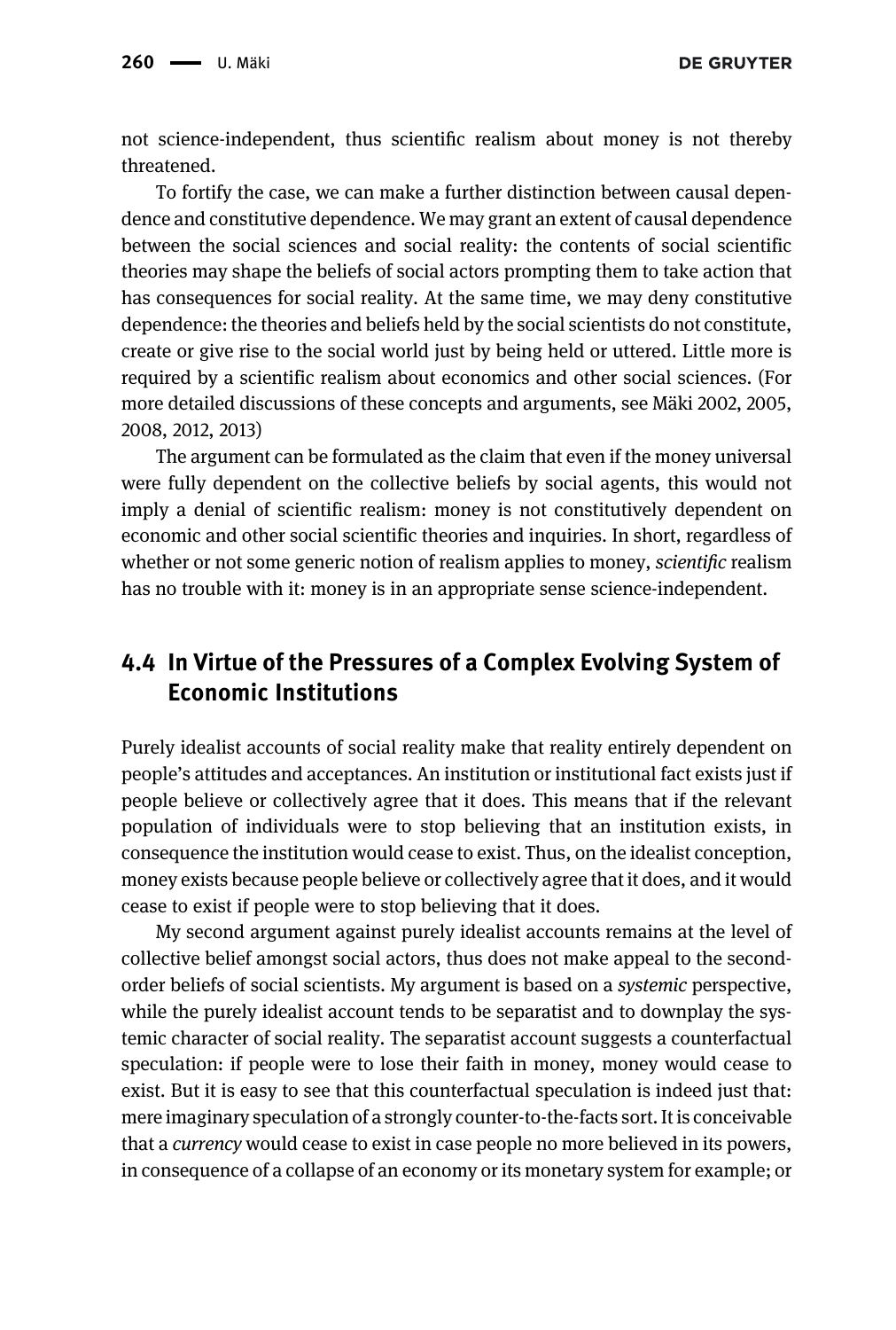in consequence of an administered transformation such as from guilder to euro in The Netherlands. It is not similarly conceivable that there would be a separate loss of collective belief (or any other volitional attitude) in money, and that due to this loss of belief, money would cease to exist. This is because money is a deeply rooted essential component in a larger complex system of institutional and organizational structures and practices. There is no way money can be made to vanish separately just by way of collectively agreeing so: it is that larger complex system that would have to disappear in order for money to disappear. Money as a social universal is far more robust than currencies and specific monetary institutions.<sup>15,16</sup>

A qualification is needed. Any talk about collective belief must not exaggerate the cognitive powers of the collective and its members, and must have the targets of those beliefs right. Money is a case in point. As the old wisdom has it, people are typically able to use money without understanding what money is – without having the correct concept of it. The mystery of money is a tough enough challenge to theoretical social scientists (and to philosophers doing social ontology), and surely ordinary money users are in no better position on this matter. Therefore, I don't want the above argument to be dependent on collective belief in money having to be *based on having the correct concept of money*. This would be too strong a requirement. Some weaker idea of collective acceptance is needed to meet this demand. But there is a limit beyond which the weakening of the notion of acceptance should not go. Suppose we take 'acceptance of X' to mean going along with X in one's practices – rather than violating the practical requirements of the institution. Given this meaning of collective acceptance, it would become trivially true that were collective acceptance of money to be removed, money would cease to exist. So this notion would be too weak. The appropriate idea of collective belief or acceptance for our purposes must lie somewhere in between the above two extremes.

It may therefore be undeniable that money exists in virtue of people collectively believing in it (without necessarily having the right concept of it) or collectively accepting it (involving more than just blindly following the relevant practices).

<sup>15</sup> The claim about the robustness of the money universal should not be taken too far: it should be made compatible with the ideas suggested earlier that the money universal can only exist in its instantiations and that its existence requires exercise.

<sup>16</sup> Another issue is whether money is just more robust than currencies, or whether it is perfectly robust, persisting no matter what. My tentative response at this point is that it is both ways, or somewhere in between. Money is perfectly robust to alterations in collective belief or agreement, but this is so only relative to the larger social system (or rather a wide family of such systems) that itself would not be possible without money. Thanks to Amin Ebrahimi-Afrouzi for pushing me on this matter. Naturally much more elaboration will be needed to understand the way in which money is and is not dependent on collective agreement.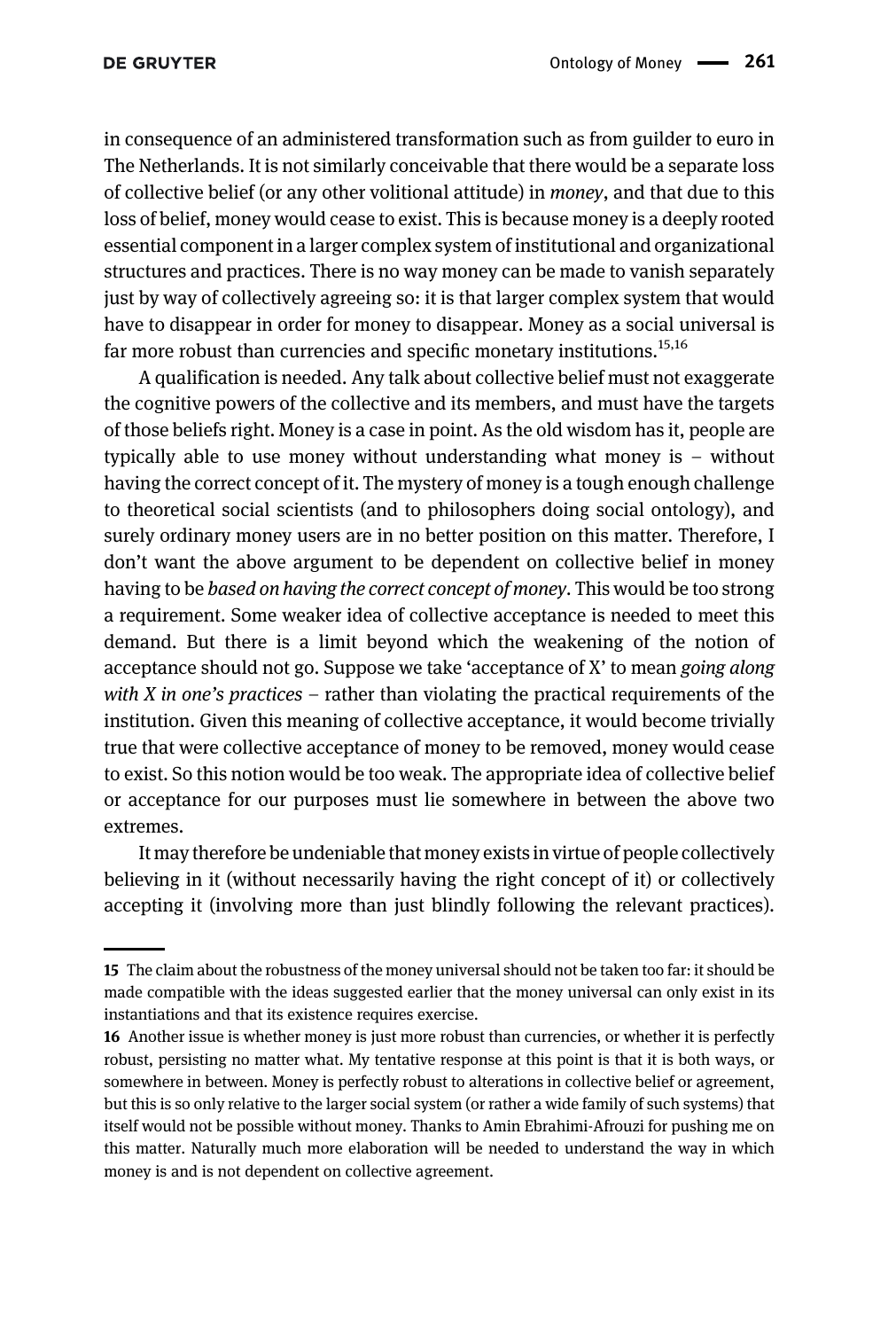But it is equally obvious that money exists in virtue of the pressures of a complex and comprehensive system of monetary and other social institutions. Rather than thinking of voluntary collective belief somehow hanging in the air and serving as an autonomous source of institutional existence, it makes more sense to regard it as itself dependent on the system of institutional interconnections. Indeed, I suggest we consider the situation as a triple whose components are mutually dependent on one another. On this view, money, collective belief or acceptance, and the larger system of institutional dependencies mutually shape and condition one another. Within this triple, we find another manifestation of de re necessity in contemporary social reality: the three components mutually necessitate one another in that it is not possible to do without any one of them.

This shows how the case of money can be used to make a more general argument in social ontology. What I have emphasized is the systemicity of social reality, the synchronic and diachronic interlocking of institutions. This has deep implications regarding the way in which institutional reality exists. It is surely misleading to say it exists independently of people's beliefs about it: it would not exist if people did not have beliefs about (at least parts of) it. It is equally misleading to say it exists just in virtue of people believing it does: it is too large, complex, non-transparent, inherently interdependent, and historically staggered to be reducible to collective belief. Institutional reality, money as a social universal included, is both dependent on and independent of any conceivable collective belief at any given time and space.

### References

- Aglietta, M. 2002. "Whence and Whither Money?" In The Future of Money, 31–72. Paris: OECD Publications.
- Armstrong, D. M. 1978. Universals and Scientific Realism, Vol. I. Nominalism and Realism. Cambridge: Cambridge University Press.
- Frankel, S. H. 1977. Two Philosophies of Money. The Conflict of Trust and Authority. Oxford: Basll Blackwell.
- Frasser, C. and G. Guzmán. 2020. "What Do We Call Money? an Appraisal of the Money or Nonmoney View." Journal of Institutional Economics 16: 25–40.
- Guala, F. 2010. "Infallibilism and Human Kinds." Philosophy of the Social Sciences 40 (2): 244–64.
- Guala, F. 2016. Understanding Institutions. The Science and Philosophy of Living Together. Princeton: Princeton University Press.
- Harré, R. and E. H. Madden. 1975. Causal Powers. Oxford: Basll Blackwell.
- Hayek, F. A. 1948. Individualism and Economic Order. Chicago: University of Chicago Press.

Hicks, J. 1989. A Market Theory of Money. Oxford: Clarendon Press.

Hindriks, F. 2003. "The New Role of the Constitutive Rule." The American Journal of Economics and Sociology 62: 185–208.